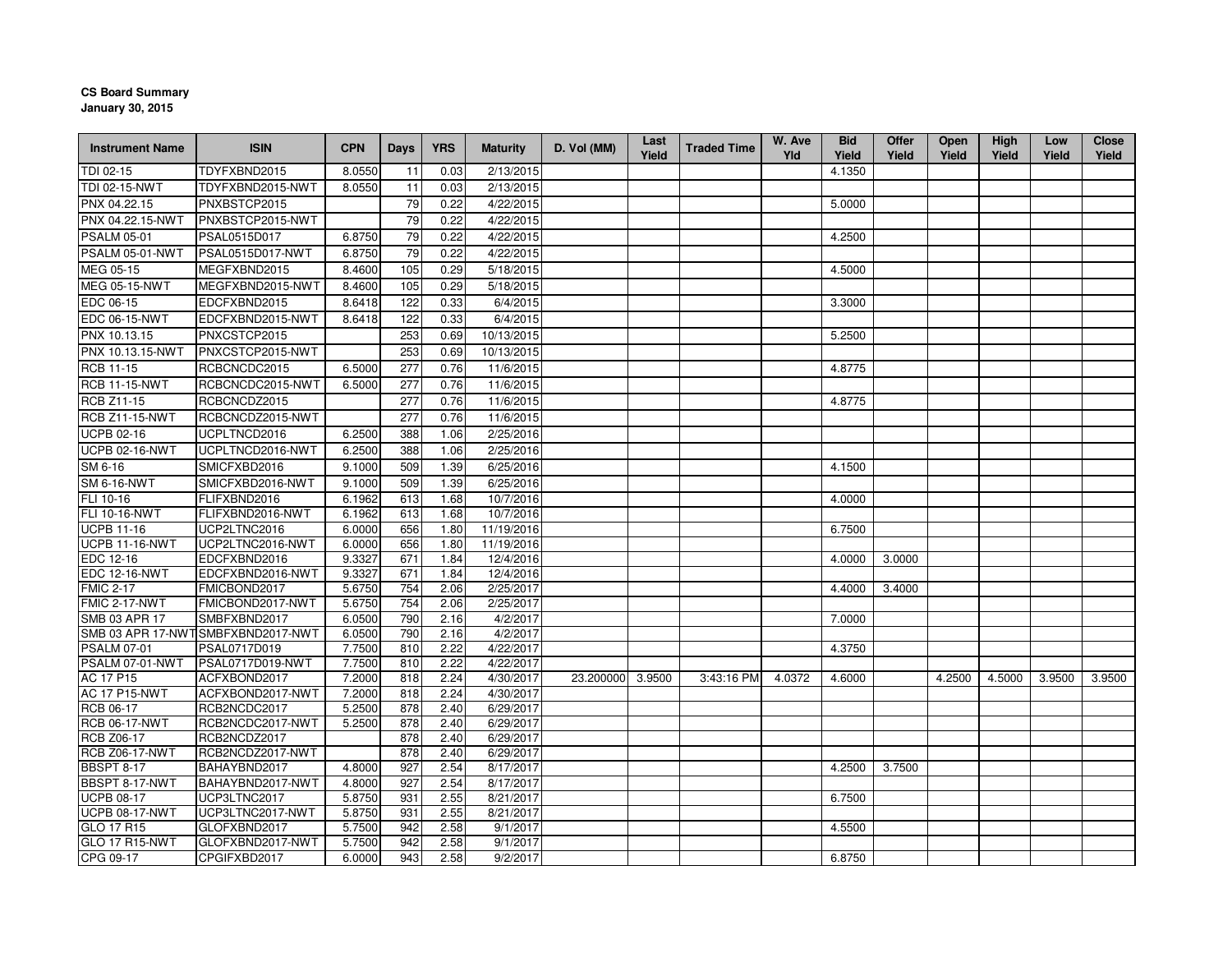| <b>Instrument Name</b> | <b>ISIN</b>                       | <b>CPN</b> | Days | <b>YRS</b> | <b>Maturity</b> | D. Vol (MM)       | Last<br>Yield | <b>Traded Time</b> | W. Ave<br>Yld | <b>Bid</b><br>Yield | Offer<br>Yield | Open<br>Yield | High<br>Yield | Low<br>Yield | <b>Close</b><br>Yield |
|------------------------|-----------------------------------|------------|------|------------|-----------------|-------------------|---------------|--------------------|---------------|---------------------|----------------|---------------|---------------|--------------|-----------------------|
| CPG 09-17-NWT          | CPGIFXBD2017-NWT                  | 6.0000     | 943  | 2.58       | 9/2/2017        |                   |               |                    |               |                     |                |               |               |              |                       |
| <b>RCB 11-17</b>       | RCB3NCDC2017                      | 5.2500     | 1009 | 2.76       | 11/7/2017       |                   |               |                    |               |                     |                |               |               |              |                       |
| <b>RCB 11-17-NWT</b>   | RCB3NCDC2017-NWT                  | 5.2500     | 1009 | 2.76       | 11/7/2017       |                   |               |                    |               |                     |                |               |               |              |                       |
| <b>FMIC 17 R16</b>     | FMIC2BND2017                      | 5.5000     | 1012 | 2.77       | 11/10/2017      |                   |               |                    |               | 4.8000              | 3.8000         |               |               |              |                       |
| FMIC 17 R16-NWT        | FMIC2BND2017-NWT                  | 5.5000     | 1012 | 2.77       | 11/10/2017      |                   |               |                    |               |                     |                |               |               |              |                       |
| <b>SMB 19 R17</b>      | SMB2FXBD2019                      | 5.9300     | 1520 | 4.16       | 4/2/2019        |                   |               |                    |               | 6.3750              | 4.5000         |               |               |              |                       |
| <b>SMB 19 R17-NWT</b>  | SMB2FXBD2019-NWT                  | 5.9300     | 1520 | 4.16       | 4/2/2019        |                   |               |                    |               |                     |                |               |               |              |                       |
| SMB 04-19              | SMBFXBND2019                      | 10.5000    | 1521 | 4.16       | 4/3/2019        |                   |               |                    |               | 5.5000              |                |               |               |              |                       |
| <b>SMB 04-19-NWT</b>   | SMBFXBND2019-NWT                  | 10.5000    | 1521 | 4.16       | 4/3/2019        |                   |               |                    |               |                     |                |               |               |              |                       |
| <b>ALI 19 R17</b>      | ALIFXBND2019                      | 5.6250     | 1545 | 4.23       | 4/27/2019       |                   |               |                    |               | 4.8200              | 4.0000         |               |               |              |                       |
| ALI 19 R17-NWT         | ALIFXBND2019-NWT                  | 5.6250     | 1545 | 4.23       | 4/27/2019       |                   |               |                    |               |                     |                |               |               |              |                       |
| GLO 19 R17             | GLOFXBND2019                      | 6.0000     | 1580 | 4.33       | 6/1/2019        |                   |               |                    |               | 5.1000              |                |               |               |              |                       |
| <b>GLO 19 R17-NWT</b>  | GLOFXBND2019-NWT                  | 6.0000     | 1580 | 4.33       | 6/1/2019        |                   |               |                    |               |                     |                |               |               |              |                       |
| <b>FLI 19 R17</b>      | FLIFXBND2019                      | 6.2731     | 1587 | 4.34       | 6/8/2019        |                   |               |                    |               | 5.0000              | 4.0000         |               |               |              |                       |
| FLI 19 R17-NWT         | FLIFXBND2019-NWT                  | 6.2731     | 1587 | 4.34       | 6/8/2019        |                   |               |                    |               |                     |                |               |               |              |                       |
| SM 19 R17              | SMICFXBD2019                      | 6.0000     | 1625 | 4.45       | 7/16/2019       |                   |               |                    |               | 5.1000              | 4.2000         |               |               |              |                       |
| <b>SM 19 R17-NWT</b>   | SMICFXBD2019-NWT                  | 6.0000     | 1625 | 4.45       | 7/16/2019       |                   |               |                    |               |                     |                |               |               |              |                       |
| <b>FMIC 19 R17</b>     | FMICBOND2019                      | 5.7500     | 1650 | 4.52       | 8/10/2019       |                   |               |                    |               | 6.2500              |                |               |               |              |                       |
| FMIC 19 R17-NWT        | FMICBOND2019-NWT                  | 5.7500     | 1650 | 4.52       | 8/10/2019       |                   |               |                    |               |                     |                |               |               |              |                       |
| <b>JGS 08-19</b>       | JGSFXBND2019                      | 5.2317     | 1667 | 4.56       | 8/27/2019       |                   |               |                    |               | 5.0000              | 4.5000         |               |               |              |                       |
| <b>JGS 08-19-NWT</b>   | JGSFXBND2019-NWT                  | 5.2317     | 1667 | 4.56       | 8/27/2019       |                   |               |                    |               |                     |                |               |               |              |                       |
| <b>GTCAP 11-19</b>     | GTCFXBND2019                      | 4.7106     | 1739 | 4.76       | 11/7/2019       | $0.100000$ 5.0000 |               | 3:10:29 PM         | 5.0000        | 5.0000              | 4.5000         | 5.0000        | 5.0000        | 5.0000       | 5.0000                |
| GTCAP 11-19-NWT        | GTCFXBND2019-NWT                  | 4.7106     | 1739 | 4.76       | 11/7/2019       |                   |               |                    |               |                     |                |               |               |              |                       |
| <b>VLL 19 R17</b>      | VLLFXBND2019                      | 5.6542     | 1741 | 4.77       | 11/9/2019       |                   |               |                    |               | 5.7000              | 5.3750         |               |               |              |                       |
| VLL 19 R17-NWT         | VLLFXBND2019-NWT                  | 5.6542     | 1741 | 4.77       | 11/9/2019       |                   |               |                    |               |                     |                |               |               |              |                       |
| AC 19 R16              | ACFXBOND2019                      | 5.4500     | 1755 | 4.80       | 11/23/2019      | 9.000000          | 4.6000        | 3:43:47 PM         | 4.4832        | 4.9500              | 4.0000         | 4.4500        | 4.6000        | 4.4500       | 4.6000                |
| <b>AC 19 R16-NWT</b>   | ACFXBOND2019-NWT                  | 5.4500     | 1755 | 4.80       | 11/23/2019      |                   |               |                    |               |                     |                |               |               |              |                       |
| GTCAP 20 R17           | GTCFXBND2020                      | 4.8371     | 1851 | 5.07       | 2/27/2020       |                   |               |                    |               | 5.3000              | 4.3000         |               |               |              |                       |
|                        | GTCAP 20 R17-NWT GTCFXBND2020-NWT | 4.8371     | 1851 | 5.07       | 2/27/2020       |                   |               |                    |               |                     |                |               |               |              |                       |
| SMPH 03-20             | SMPHFXBD2020                      | 5.1000     | 1854 | 5.08       | 3/1/2020        |                   |               |                    |               | 5.0000              |                |               |               |              |                       |
| <b>SMPH 03-20-NWT</b>  | SMPHFXBD2020-NWT                  | 5.1000     | 1854 | 5.08       | 3/1/2020        |                   |               |                    |               |                     |                |               |               |              |                       |
| CPG 20 R18             | CPGIFXBD2020                      | 6.6878     | 1855 | 5.08       | 3/2/2020        |                   |               |                    |               | 6.6878              |                |               |               |              |                       |
| CPG 20 R18-NWT         | CPGIFXBD2020-NWT                  | 6.6878     | 1855 | 5.08       | 3/2/2020        |                   |               |                    |               |                     |                |               |               |              |                       |
| MBT 04-20              | MBTLTNCD2020                      | 4.0000     | 1908 | 5.22       | 4/24/2020       |                   |               |                    |               |                     |                |               |               |              |                       |
| EDC 20 R18             | EDCFXBND2020                      | 4.1583     | 1917 | 5.25       | 5/3/2020        |                   |               |                    |               | 5.3000              | 4.3000         |               |               |              |                       |
| EDC 20 R18-NWT         | EDCFXBND2020-NWT                  | 4.1583     | 1917 | 5.25       | 5/3/2020        |                   |               |                    |               |                     |                |               |               |              |                       |
| PNB 06-20              | PNBLTNCD2020                      | 4.1250     | 1957 | 5.36       | 6/12/2020       |                   |               |                    |               |                     |                |               |               |              |                       |
| <b>RCB 06-20</b>       | RCBLTNCD2020                      | 4.1250     | 1964 | 5.38       | 6/19/2020       |                   |               |                    |               |                     |                |               |               |              |                       |
| GLO 20 R18             | GLOFXBND2020                      | 4.8875     | 1992 | 5.45       | 7/17/2020       |                   |               |                    |               | 5.3000              |                |               |               |              |                       |
| <b>GLO 20 R18-NWT</b>  | GLOFXBND2020-NWT                  | 4.8875     | 1992 | 5.45       | 7/17/2020       |                   |               |                    |               |                     |                |               |               |              |                       |
| ALI 20 R19             | ALIFXBND2020                      | 4.6250     | 2077 | 5.69       | 10/10/2020      |                   |               |                    |               | 5.3000              |                |               |               |              |                       |
| ALI 20 R19-NWT         | ALIFXBND2020-NWT                  | 4.6250     | 2077 | 5.69       | 10/10/2020      |                   |               |                    |               |                     |                |               |               |              |                       |
| <b>FLI 20 R19</b>      | FLIFXBND2020                      | 4.8562     | 2106 | 5.77       | 11/8/2020       |                   |               |                    |               | 5.3000              |                |               |               |              |                       |
| FLI 20 R19-NWT         | FLIFXBND2020-NWT                  | 4.8562     | 2106 | 5.77       | 11/8/2020       |                   |               |                    |               |                     |                |               |               |              |                       |
| AEV 20 R19             | AEVFXBND2020                      | 4.4125     | 2119 | 5.80       | 11/21/2020      |                   |               |                    |               | 5.2750              |                |               |               |              |                       |
| AEV 20 R19-NWT         | AEVFXBND2020-NWT                  | 4.4125     | 2119 | 5.80       | 11/21/2020      |                   |               |                    |               |                     |                |               |               |              |                       |
| MER 20 P19             | MERFXBND2020                      | 4.3750     | 2140 | 5.86       | 12/12/2020      |                   |               |                    |               | 5.2000              | 4.5000         |               |               |              |                       |
| <b>MER 20 P19-NWT</b>  | MERFXBND2020-NWT                  | 4.3750     | 2140 | 5.86       | 12/12/2020      |                   |               |                    |               |                     |                |               |               |              |                       |
| <b>TEL 21 R19</b>      | TELFXBND2021                      | 5.2250     | 2196 | 6.01       | 2/6/2021        |                   |               |                    |               | 5.4500              |                |               |               |              |                       |
| <b>TEL 21 R19-NWT</b>  | TELFXBND2021-NWT                  | 5.2250     | 2196 | 6.01       | 2/6/2021        |                   |               |                    |               |                     |                |               |               |              |                       |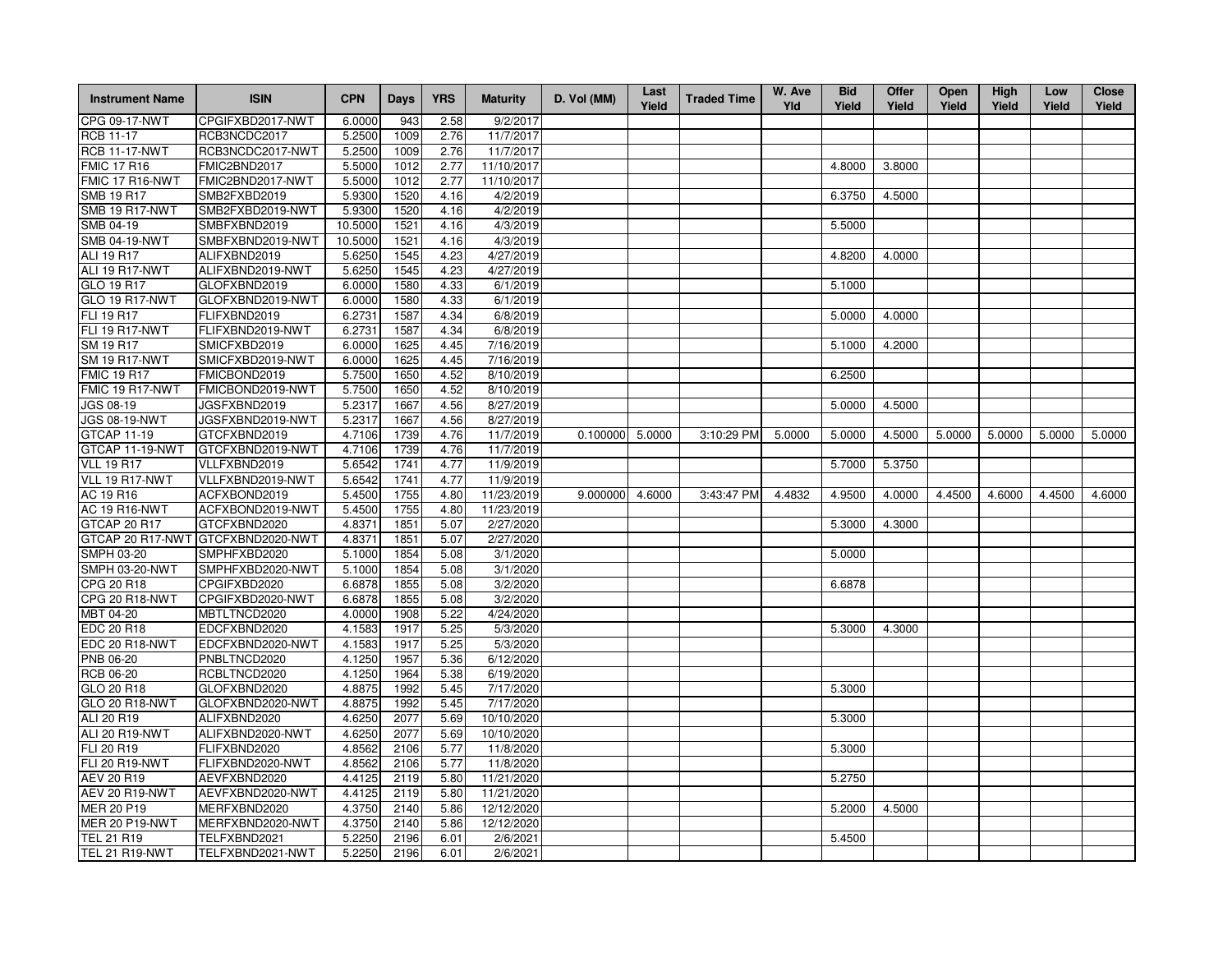| <b>Instrument Name</b> | <b>ISIN</b>      | <b>CPN</b> | Days | <b>YRS</b> | <b>Maturity</b> | D. Vol (MM)     | Last<br>Yield | <b>Traded Time</b> | W. Ave<br>Yld | <b>Bid</b><br>Yield | Offer<br>Yield | <b>Open</b><br>Yield | High<br>Yield | Low<br>Yield | <b>Close</b><br>Yield |
|------------------------|------------------|------------|------|------------|-----------------|-----------------|---------------|--------------------|---------------|---------------------|----------------|----------------------|---------------|--------------|-----------------------|
| ABS 21 R19             | ABSFXBND2021     | 5.3350     | 2200 | 6.02       | 2/10/2021       |                 |               |                    |               | 7.1750              |                |                      |               |              |                       |
| ABS 21 R19-NWT         | ABSFXBND2021-NWT | 5.3350     | 2200 | 6.02       | 2/10/2021       |                 |               |                    |               |                     |                |                      |               |              |                       |
| <b>ROCK 21 R19</b>     | ROCKFXBD2021     | 5.0932     | 2205 | 6.04       | 2/15/2021       |                 |               |                    |               | 5.5000              | 4.5000         |                      |               |              |                       |
| ROCK 21 R19-NWT        | ROCKFXBD2021-NWT | 5.0932     | 2205 | 6.04       | 2/15/2021       |                 |               |                    |               |                     |                |                      |               |              |                       |
| <b>JGS 21 R19</b>      | JGSFXBND2021     | 5.2442     | 2217 | 6.07       | 2/27/2021       |                 |               |                    |               | 5.4000              |                |                      |               |              |                       |
| JGS 21 R19-NWT         | JGSFXBND2021-NWT | 5.2442     | 2217 | 6.07       | 2/27/2021       |                 |               |                    |               |                     |                |                      |               |              |                       |
| <b>MNTC 21 R19</b>     | MNTCFXBD2021     | 5.0700     | 2249 | 6.16       | 3/31/2021       |                 |               |                    |               | 5.4000              |                |                      |               |              |                       |
| MNTC 21 R19-NWT        | MNTCFXBD2021-NWT | 5.0700     | 2249 | 6.16       | 3/31/2021       |                 |               |                    |               |                     |                |                      |               |              |                       |
| SMB 21 R19             | SMBFXBND2021     | 5.5000     | 2251 | 6.16       | 4/2/2021        | 11.140000       | 5.0100        | 3:39:44 PM         | 5.0100        | 6.0000              | 5.0000         | 5.0100               | 5.0100        | 5.0100       | 5.0100                |
| <b>SMB 21 R19-NWT</b>  | SMBFXBND2021-NWT | 5.5000     | 2251 | 6.16       | 4/2/2021        |                 |               |                    |               |                     |                |                      |               |              |                       |
| <b>VLL 21 R19</b>      | VLLFXBND2021     | 5.9437     | 2288 | 6.26       | 5/9/2021        |                 |               |                    |               | 6.2500              |                |                      |               |              |                       |
| VLL 21 R19-NWT         | VLLFXBND2021-NWT | 5.9437     | 2288 | 6.26       | 5/9/2021        |                 |               |                    |               |                     |                |                      |               |              |                       |
| AC 05-21               | ACFXBOND2021     | 6.8000     | 2291 | 6.27       | 5/12/2021       |                 |               |                    |               | 5.3000              |                |                      |               |              |                       |
| AC 05-21-NWT           | ACFXBOND2021-NWT | 6.8000     | 2291 | 6.27       | 5/12/2021       |                 |               |                    |               |                     |                |                      |               |              |                       |
| SM 21 R19              | SMICFXBD2021     | 5.2958     | 2298 | 6.29       | 5/19/2021       |                 |               |                    |               | 5.4750              |                |                      |               |              |                       |
| <b>SM 21 R19-NWT</b>   | SMICFXBD2021-NWT | 5.2958     | 2298 | 6.29       | 5/19/2021       |                 |               |                    |               |                     |                |                      |               |              |                       |
| CHI 21 R19             | CHIFXBND2021     | 5.3200     | 2316 | 6.34       | 6/6/2021        |                 |               |                    |               | 6.1000              |                |                      |               |              |                       |
| CHI 21 R19-NWT         | CHIFXBND2021-NWT | 5.3200     | 2316 | 6.34       | 6/6/2021        |                 |               |                    |               |                     |                |                      |               |              |                       |
| GTCAP 21 R19           | GTCFXBND2021     | 5.1965     | 2378 | 6.51       | 8/7/2021        | 2.300000        | 4.8750        | 2:22:34 PM         | 4.8750        | 5.6250              |                | 4.8750               | 4.8750        | 4.8750       | 4.8750                |
| GTCAP 21 R19-NWT       | GTCFXBND2021-NWT | 5.1965     | 2378 | 6.51       | 8/7/2021        |                 |               |                    |               |                     |                |                      |               |              |                       |
| <b>SMPH 21 R19</b>     | SMPHFXBD2021     | 5.2006     | 2403 | 6.58       | 9/1/2021        | 10.000000       | 4.7000        | 3:06:06 PM         | 4.7000        | 5.2500              |                | 4.7000               | 4.7000        | 4.7000       | 4.7000                |
| SMPH 21 R19-NWT        | SMPHFXBD2021-NWT | 5.2006     | 2403 | 6.58       | 9/1/2021        |                 |               |                    |               |                     |                |                      |               |              |                       |
| CPG 21 R20             | CPGIFXBD2021     | 6.9758     | 2404 | 6.58       | 9/2/2021        |                 |               |                    |               | 7.1000              |                |                      |               |              |                       |
| CPG 21 R20-NWT         | CPGIFXBD2021-NWT | 6.9758     | 2404 | 6.58       | 9/2/2021        |                 |               |                    |               |                     |                |                      |               |              |                       |
| AP 21 R19              | APCFXBND2021     | 5.2050     | 2412 | 6.60       | 9/10/2021       |                 |               |                    |               | 5.2150              |                |                      |               |              |                       |
| AP 21 R19-NWT          | APCFXBND2021-NWT | 5.2050     | 2412 | 6.60       | 9/10/2021       |                 |               |                    |               |                     |                |                      |               |              |                       |
| MBT 11-21              | MBTLTNCD2021     | 4.2500     | 2484 | 6.80       | 11/21/2021      |                 |               |                    |               |                     |                |                      |               |              |                       |
| FLI 21 R20             | FLIFXBND2021     | 5.4000     | 2497 | 6.84       | 12/4/2021       |                 |               |                    |               | 5.3500              | 5.2000         |                      |               |              |                       |
| <b>FLI 21 R20-NWT</b>  | FLIFXBND2021-NWT | 5.4000     | 2497 | 6.84       | 12/4/2021       |                 |               |                    |               |                     |                |                      |               |              |                       |
| <b>SMB 22 R19</b>      | SMBFXBND2022     | 6.6000     | 2616 | 7.16       | 4/2/2022        | 1.000000        | 5.5000        | 10:23:10 AM        | 5.5000        | 6.5000              |                | 5.5000               | 5.5000        | 5.5000       | 5.5000                |
| <b>SMB 22 R19-NWT</b>  | SMBFXBND2022-NWT | 6.6000     | 2616 | 7.16       | 4/2/2022        |                 |               |                    |               |                     |                |                      |               |              |                       |
| ALI 22 R19             | ALIFXBND2022     | 6.0000     | 2641 | 7.23       | 4/27/2022       |                 |               |                    |               | 5.5500              |                |                      |               |              |                       |
| ALI 22 R19-NWT         | ALIFXBND2022-NWT | 6.0000     | 2641 | 7.23       | 4/27/2022       |                 |               |                    |               |                     |                |                      |               |              |                       |
| SM 22 R19              | SMICFXBD2022     | 6.9442     | 2721 | 7.45       | 7/16/2022       |                 |               |                    |               | 5.5500              | 5.0000         |                      |               |              |                       |
| <b>SM 22 R19-NWT</b>   | SMICFXBD2022-NWT | 6.9442     | 2721 | 7.45       | 7/16/2022       |                 |               |                    |               |                     |                |                      |               |              |                       |
| GTCAP 23 R20           | GTCFXBND2023     | 5.0937     | 2947 | 8.07       | 2/27/2023       |                 |               |                    |               | 6.0000              |                |                      |               |              |                       |
| GTCAP 23 R20-NWT       | GTCFXBND2023-NWT | 5.0937     | 2947 | 8.07       | 2/27/2023       |                 |               |                    |               |                     |                |                      |               |              |                       |
| EDC 23 R19             | EDCFXBND2023     | 4.7312     | 3012 | 8.25       | 5/3/2023        |                 |               |                    |               | 7.5000              |                |                      |               |              |                       |
| EDC 23 R19-NWT         | EDCFXBND2023-NWT | 4.7312     | 3012 | 8.25       | 5/3/2023        |                 |               |                    |               |                     |                |                      |               |              |                       |
| GLO 23 R20             | GLOFXBND2023     | 5.2792     | 3087 | 8.45       | 7/17/2023       |                 |               |                    |               | 5.6500              |                |                      |               |              |                       |
| GLO 23 R20-NWT         | GLOFXBND2023-NWT | 5.2792     | 3087 | 8.45       | 7/17/2023       |                 |               |                    |               |                     |                |                      |               |              |                       |
| FLI 23 R20             | FLIFXBND2023     | 5.4333     | 3201 | 8.76       | 11/8/2023       |                 |               |                    |               | 5.7250              |                |                      |               |              |                       |
| <b>FLI 23 R20-NWT</b>  | FLIFXBND2023-NWT | 5.4333     | 3201 | 8.76       | 11/8/2023       |                 |               |                    |               |                     |                |                      |               |              |                       |
| <b>AEV 23 R20</b>      | AEVFXBND2023     | 4.6188     | 3214 | 8.80       | 11/21/2023      |                 |               |                    |               | 5.7250              |                |                      |               |              |                       |
| <b>AEV 23 R20-NWT</b>  | AEVFXBND2023-NWT | 4.6188     | 3214 | 8.80       | 11/21/2023      |                 |               |                    |               |                     |                |                      |               |              |                       |
| FDC 24 R21             | FDCFXBND2024     | 6.1458     | 3278 | 8.97       | 1/24/2024       |                 |               |                    |               | 6.6750              |                |                      |               |              |                       |
| FDC 24 R21-NWT         | FDCFXBND2024-NWT | 6.1458     | 3278 | 8.97       | 1/24/2024       |                 |               |                    |               |                     |                |                      |               |              |                       |
| ALI 24 R20             | ALIFXBND2024     | 5.0000     | 3284 | 8.99       | 1/30/2024       |                 |               |                    |               | 5.5000              |                |                      |               |              |                       |
| ALI 24 R20-NWT         | ALIFXBND2024-NWT | 5.0000     | 3284 | 8.99       | 1/30/2024       |                 |               |                    |               |                     |                |                      |               |              |                       |
| <b>TEL 24 R21</b>      | TELFXBND2024     | 5.2813     | 3291 | 9.01       | 2/6/2024        | 2.000000 5.7000 |               | 10:55:33 AM        | 5.7000        | 5.7500              |                | 5.7000               | 5.7000        | 5.7000       | 5.7000                |